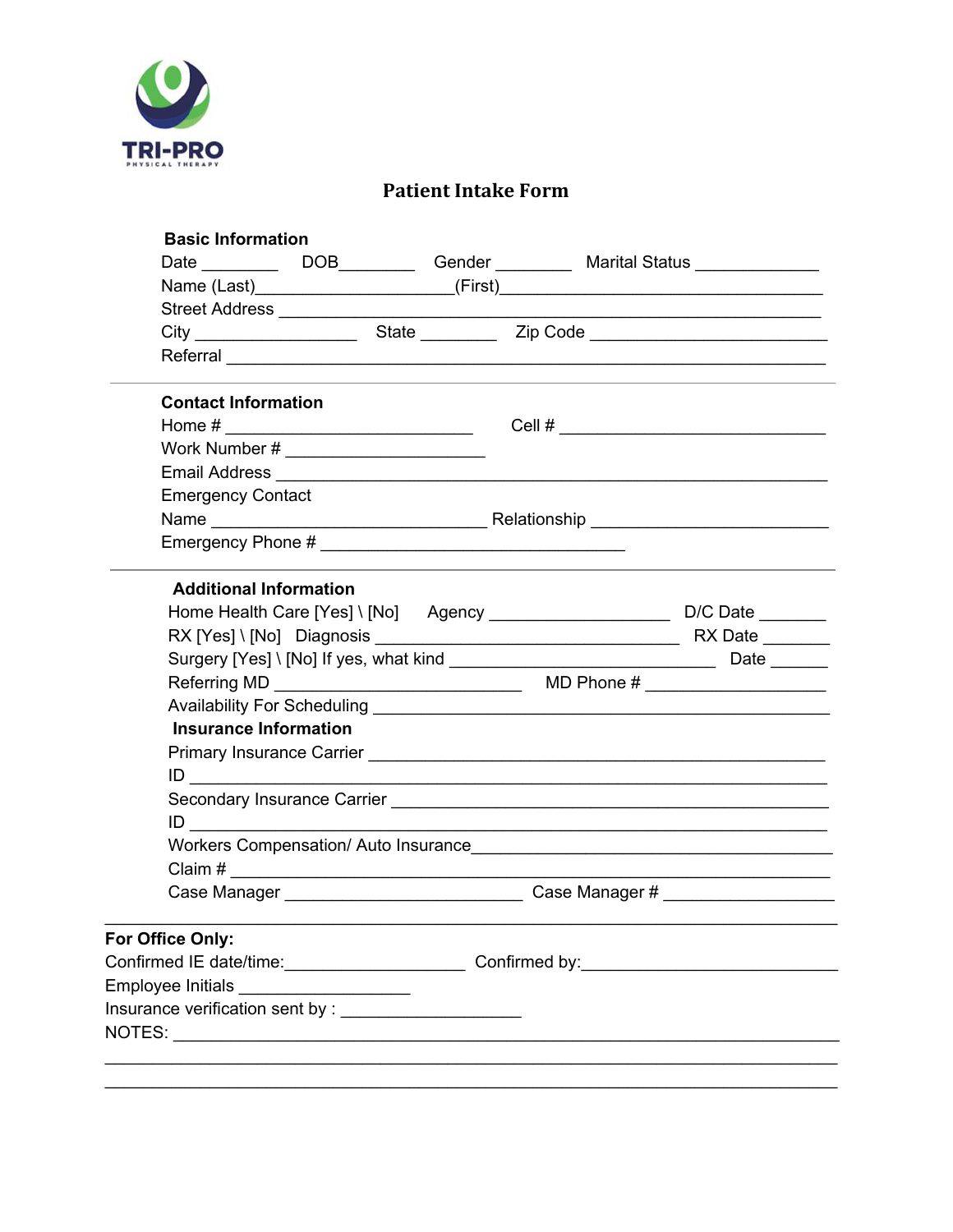

#### **Physical Therapy Attendance Policy**

Tri-Pro Physical Therapy strives to provide the highest quality of care while attempting to accommodate each client's schedule. Therefore, we provide each client a reserved time slot with a specific therapist in order to minimize wait time and assure continuity of treatment. Consistent attendance and adherence to the planned treatment regimen is paramount to your care and recovery. While we are sensitive to the fact that an emergency may occur, cancellations, tardiness and no shows can reduce our ability to accommodate the scheduling needs of our clients. As such, we request your full cooperation with the following company policy.

- If a client is more than 15 minutes late for an appointment and fails to notify the physical therapist of the tardiness, treatment may be cancelled and a cancellation fee of \$25 will be charged on the  $3<sup>rd</sup>$  occurrence (and subsequent occurrences) for missing the appointment.
- A scheduled appointment MUST BE CANCELLED AT LEAST 24 HOURS IN ADVANCE or a cancellation fee of \$25 will be charged on the  $3<sup>rd</sup>$  occurrence (and subsequent occurrences) for that appointment.
- Failure to show up for a scheduled appointment without providing the physical therapist advance notification of your absence will result in a \$25 fee charged for that appointment.
- Furthermore 3 consecutive absences without advanced notification may result in the cancellation of all your remaining scheduled appointments as such failures may negatively impact your treatment plan
- All additional fees must be paid before care can be rendered.
- All cancellations and absences will be documented in your medical record. Repeated failure to comply with this policy will result in your appointments being scheduled based on availability, which will require you to call for an appointment on the day you would like to receive therapy.

By signing below, I acknowledge that I have read the foregoing company policy and agree to its terms.

Patient/Guardian Acknowledgement/Signature. Date

\_\_\_\_\_\_\_\_\_\_\_\_\_\_\_\_\_\_\_\_\_\_\_\_\_\_\_\_\_\_\_\_\_\_\_\_\_\_\_\_\_\_\_\_\_\_\_\_\_\_\_ \_\_\_\_\_\_\_\_\_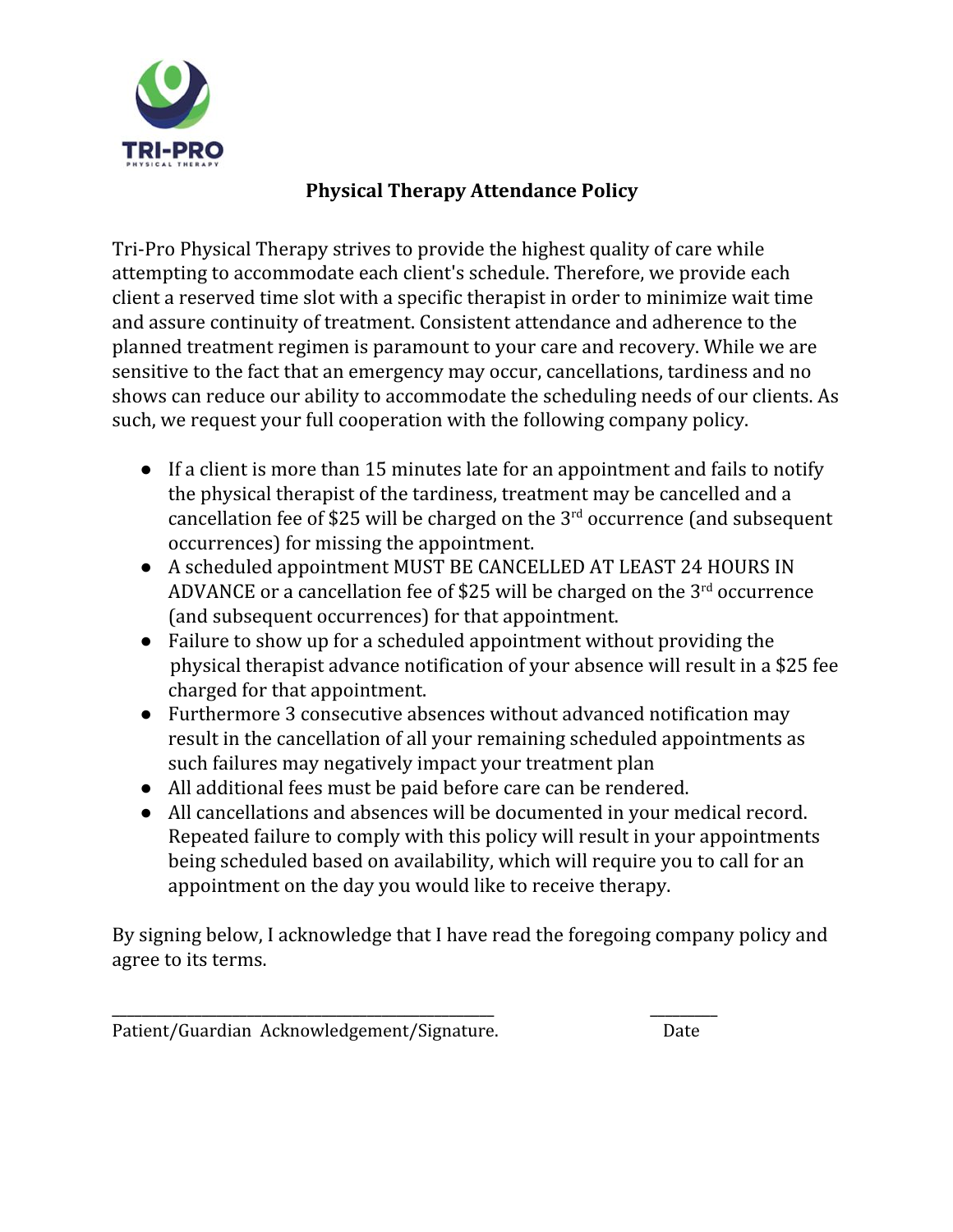

#### **Financial Responsibility**

I agree to pay Tri-Pro Physical Therapy all amounts that are due and owing for services provided, which are not otherwise paid for by a third party payor, or other payor source on my behalf for services rendered. In the event that this account is referred to a collection agency or an attorney, the undersigned further agrees to pay all reasonable costs of collection including, but not limited to, attorney's fees. I understand that I am responsible for any balance due and owing Tri-Pro Physical Therapy before services rendered. I agree to pay all amounts prior to initiation of treatment and services.

I understand and agree to the following financial terms:

I will pay a co-pay of \$\_\_\_\_\_\_\_\_\_\_\_\_\_\_ at the start of each therapy session.

My deductible is \$\_\_\_\_\_\_\_\_\_\_\_\_.

I will pay \$ towards my deductible at the start of each therapy session.

I agree to the self pay rate of \$\_\_\_\_\_\_\_\_\_\_\_\_ for initial evaluation and \$\_\_\_\_\_\_\_\_\_\_ for follow-up visits at the start of each therapy session.

My primary insurance is responsible for\_\_\_\_\_\_\_\_\_\_. My Co-insurance rate is responsible for  $\qquad \qquad$ .

I am aware of the following Insurance specific information

Authorization is required yes / no ( Circle one)

Allotted therapy visits per year

Visits used year to date\_\_\_\_\_\_\_\_\_\_

By signing below, I acknowledge that I understand details of my insurance, my financial responsibility and agree to pay the terms that are listed above.

\_\_\_\_\_\_\_\_\_\_\_\_\_\_\_\_\_\_\_\_\_\_\_\_\_\_\_\_\_\_\_\_\_\_\_\_\_\_\_\_\_\_\_\_\_\_\_\_\_\_\_ \_\_\_\_\_\_\_\_\_\_\_ Patient/Guardian Acknowledgement/Signature. Date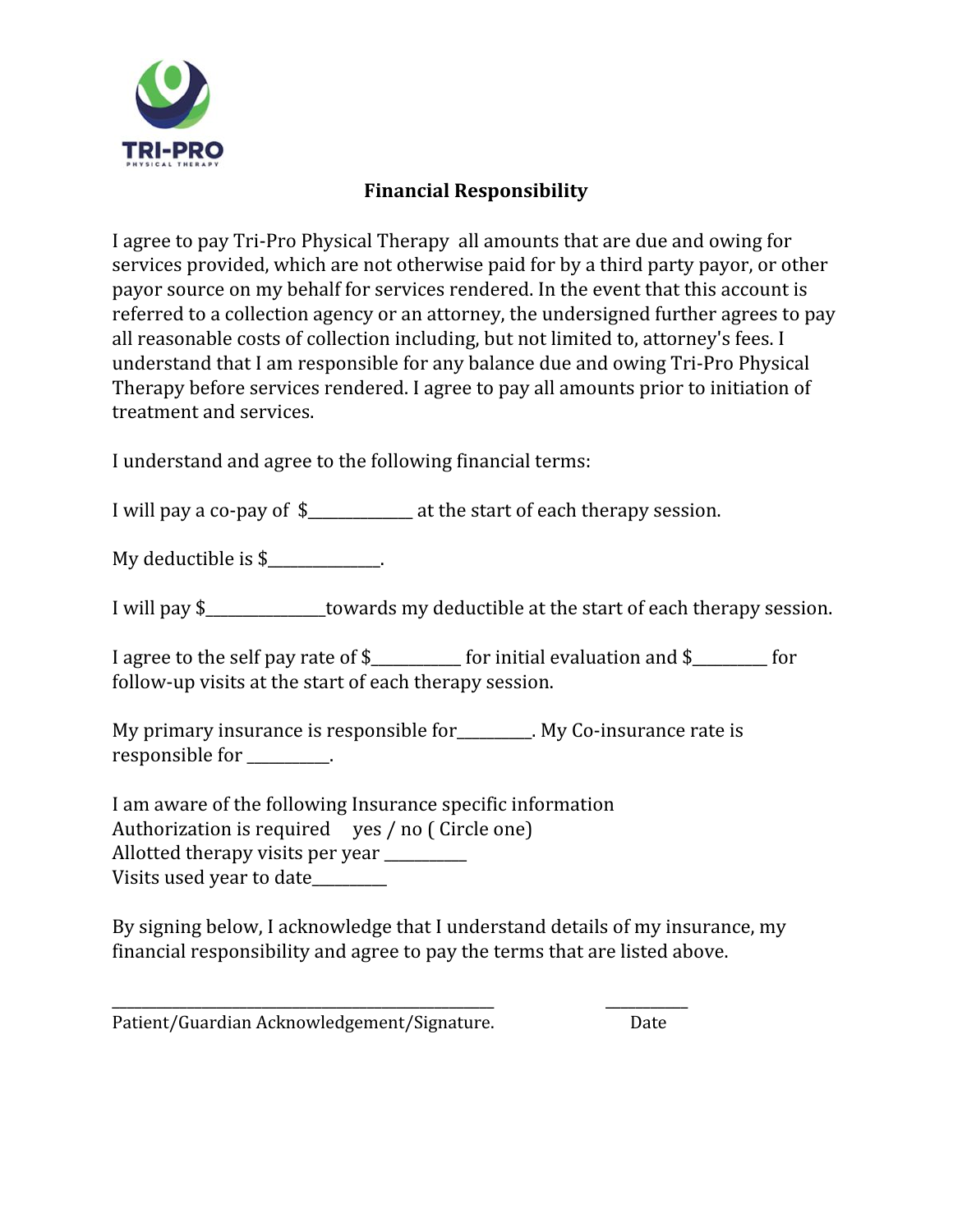

# **Patient Consent**

I have a condition requiring medical care. I hereby consent and authorize the administration of care, which may include, but is not limited to, performance of all examinations and to receive physical therapy services and any ancillary services such that my healthcare practitioners caring for me deem appropriate. I further hereby consent to, and authorize Tri-Pro Physical Therapy to use and disclose my medical information consistent with the Notice of Privacy Practices. I further authorize and consent to the release of my medical information and my personal information (including but not limited to my home phone, cell phone, work phone, and address) to Tri-Pro Physical Therapy and the providers responsible for my care (and vendors they may utilize) as needed to facilitate the interpretation of test results;

account billing and collection; payment posting and or processing; or other related Healthcare functions.

I authorize Tri-Pro Physical Therapy and the providers who have provided care along with any billing service and their collection agency or attorney who may work on their behalf, to contact me on my cell phone and/or home phone using pre-recorded messages, artificial voice messages, automatic telephone dialing devices or other computer assisted technology.

I authorize Tri-Pro Physical Therapy access to my medical information to any person or organization for the coordination of care, treatment or services or for other purposes described above.

I have the right to consent, or otherwise refuse consent, to any proposed diagnostic testing, treatment procedure or therapeutic course.

I hereby refuse to consent to the above terms. No treatment will be performed.

\_\_\_\_\_\_\_\_\_\_\_\_\_\_\_\_\_\_\_\_\_\_\_\_\_\_\_\_\_\_\_\_\_\_\_\_\_\_\_\_\_\_\_\_\_\_\_\_\_\_\_\_\_\_ \_\_\_\_\_\_\_\_\_\_\_\_\_\_

\_\_\_\_\_\_\_\_\_\_\_\_\_\_\_\_\_\_\_\_\_\_\_\_\_\_\_\_\_\_\_\_\_\_\_\_\_\_\_\_\_\_\_\_\_\_\_\_\_\_\_\_\_\_\_ \_\_\_\_\_\_\_\_\_\_\_\_\_\_

Patient/Guardian Acknowledgement/Signature. Date

By signing below, I acknowledge that I have read the above consent and agree to be treated based on the terms listed above.

Patient/Guardian Acknowledgement/Signature. Date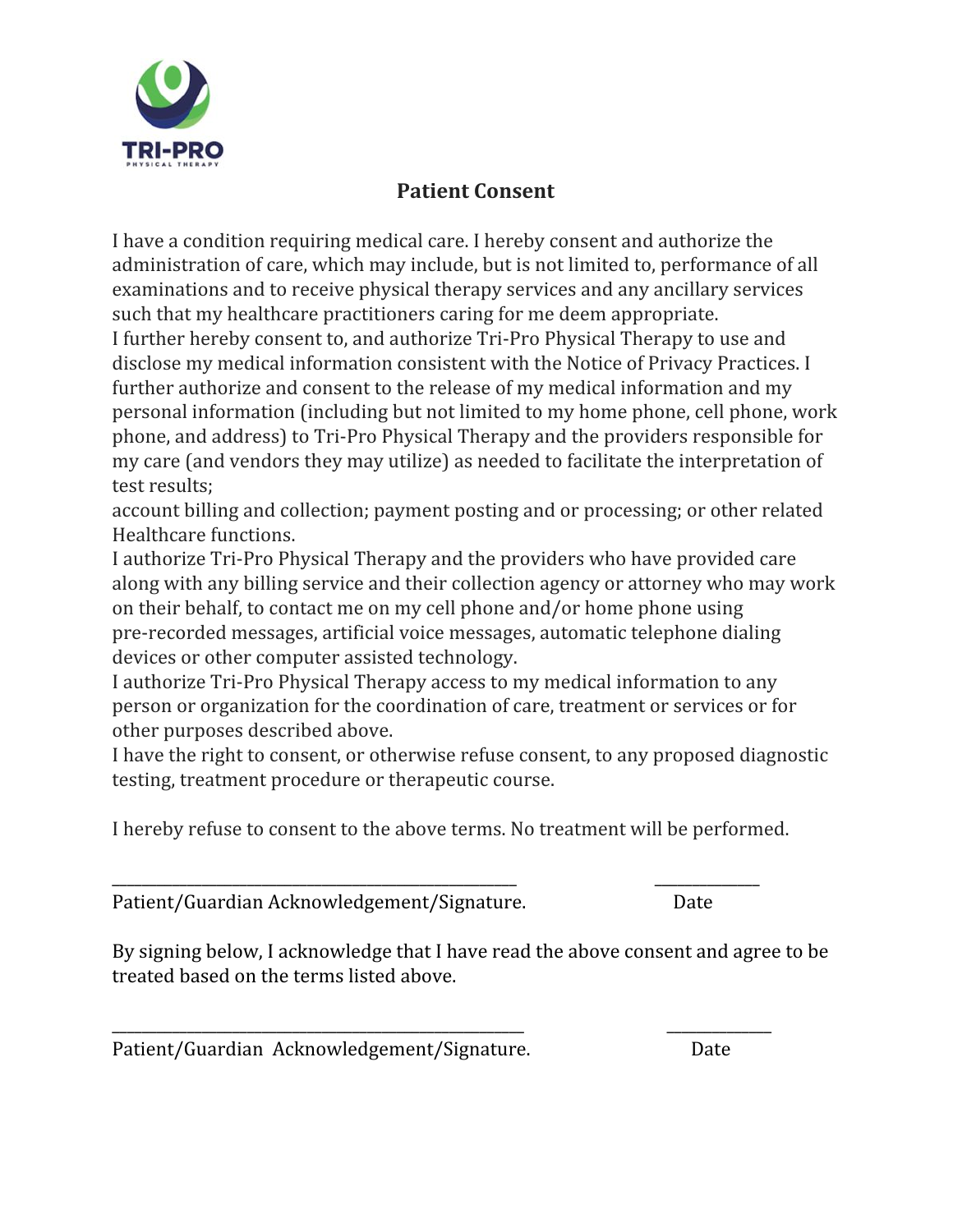

# **ACKNOWLEDGEMENT OF NOTICE OF PRIVACY PRACTICES**

I understand that all staff and employees of Tri-Pro Physical therapy are compliant with Health Insurance Portability and Accountability Act (HIPPA). I have been provided with a Notice of Privacy Practices, which provides a description of how my protected health information may be used or disclosed; and the Guide to Understanding Health Information Organizations.

I have read this for (or have had it read to me) and have had all my questions answered. I am satisfied that I understand the significance of its content and agree to its terms.

I acknowledge that Tri-Pro Physical Therapy Group may disclose protected health information for the purpose of payment, treatment, healthcare operations, address workers' compensation, law enforcement and other government request and to respond to lawsuits and legal action.

I understand that I may request in writing that you restrict how my private information is used or disclosed to carry out treatment, payment or health care operations. I also understand you are not required to agree to my requested restrictions, but if you do agree then you are bound by such restrictions

\_\_\_\_\_\_Checking this box indicates that the formal office **HIPAA policy and procedures** have been explained to the above noted client and the copy of the policy is provided to the client.

#### **Patient Valuables**

I understand that Tri- Pro Physical Therapy group shall not be responsible for any of my personal property or any artificial devices including, but not limited to eyeglasses, cell phones, electronic devices.

By signing below, I acknowledge that I have read and understand the HIPPA policy and I am aware that I am responsible for my valuables.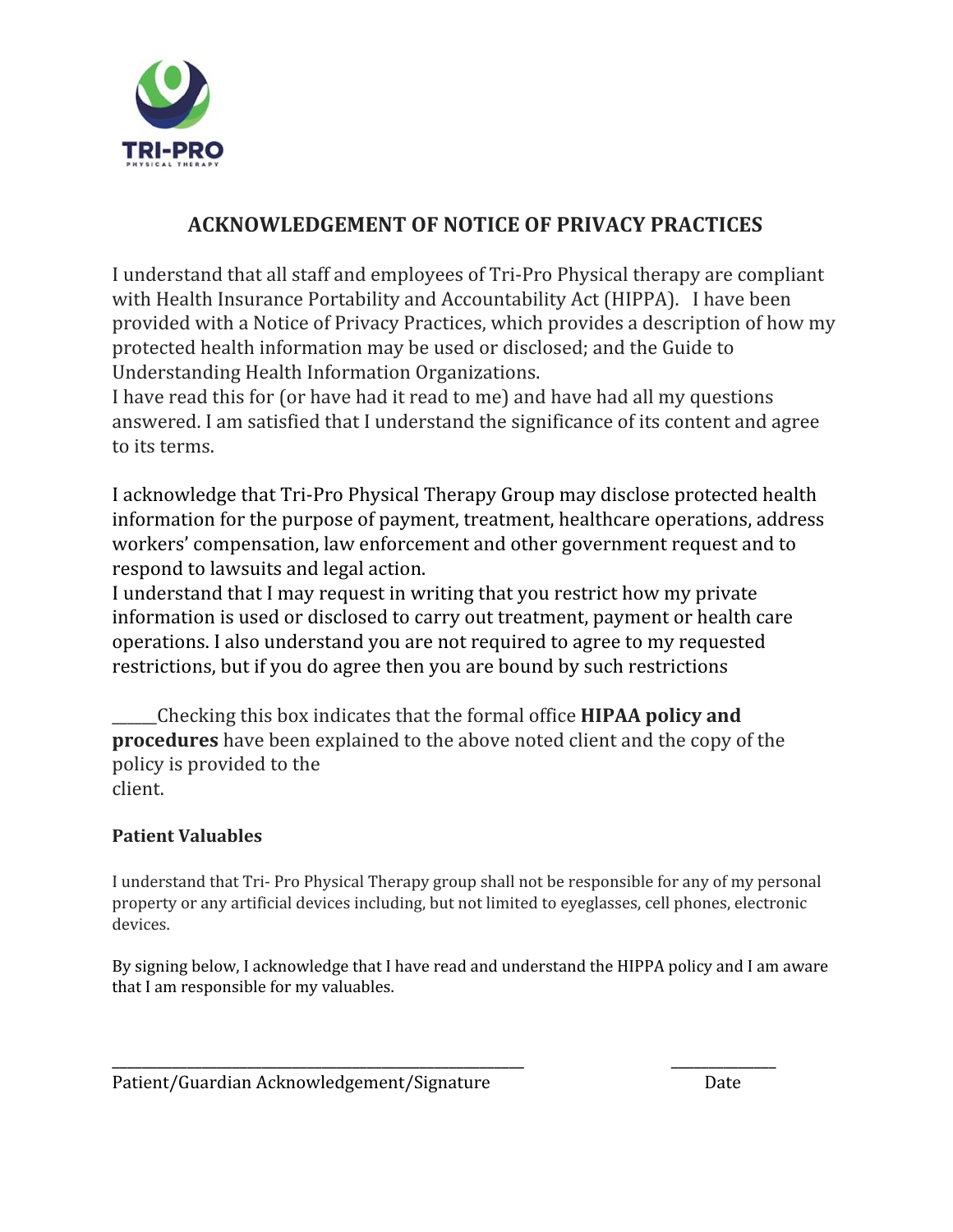

# **Media Consent**

In conjunction with my care, I consent to allow the use of filming devices, such as cameras or cell phone, for the purposes of enhancing my care. In addition, I consent to the transmission of such filming device images or video to Tri-Pro Physical Therapy and or treating providers through email or text. I acknowledge that such film and related images will only be used or disclosed for treatment purposes, and that Tri-Pro physical therapy will not further use or disclose such film or images for any other purpose without my authorization or consent.

\_\_\_\_\_\_\_\_Yes/ No

In an ongoing effort to provide our clients with great customer service and the latest information regarding all of our client services, you may periodically receive emails from our company and its affiliates. If you prefer NOT to get these emails, please check the box below.

Yes, please send me updates through email/newsletter.

\_\_\_\_\_\_Opt out of Email/Newsletter

\_\_\_\_\_\_\_\_\_\_\_\_\_\_\_\_\_\_\_\_\_\_\_\_\_\_\_\_\_\_\_\_\_\_\_\_\_\_\_\_\_\_\_\_\_\_\_\_\_\_\_\_\_\_ \_\_\_\_\_\_\_\_\_\_\_\_\_\_ Patient/Guardian/ Acknowledgement/Signature. Date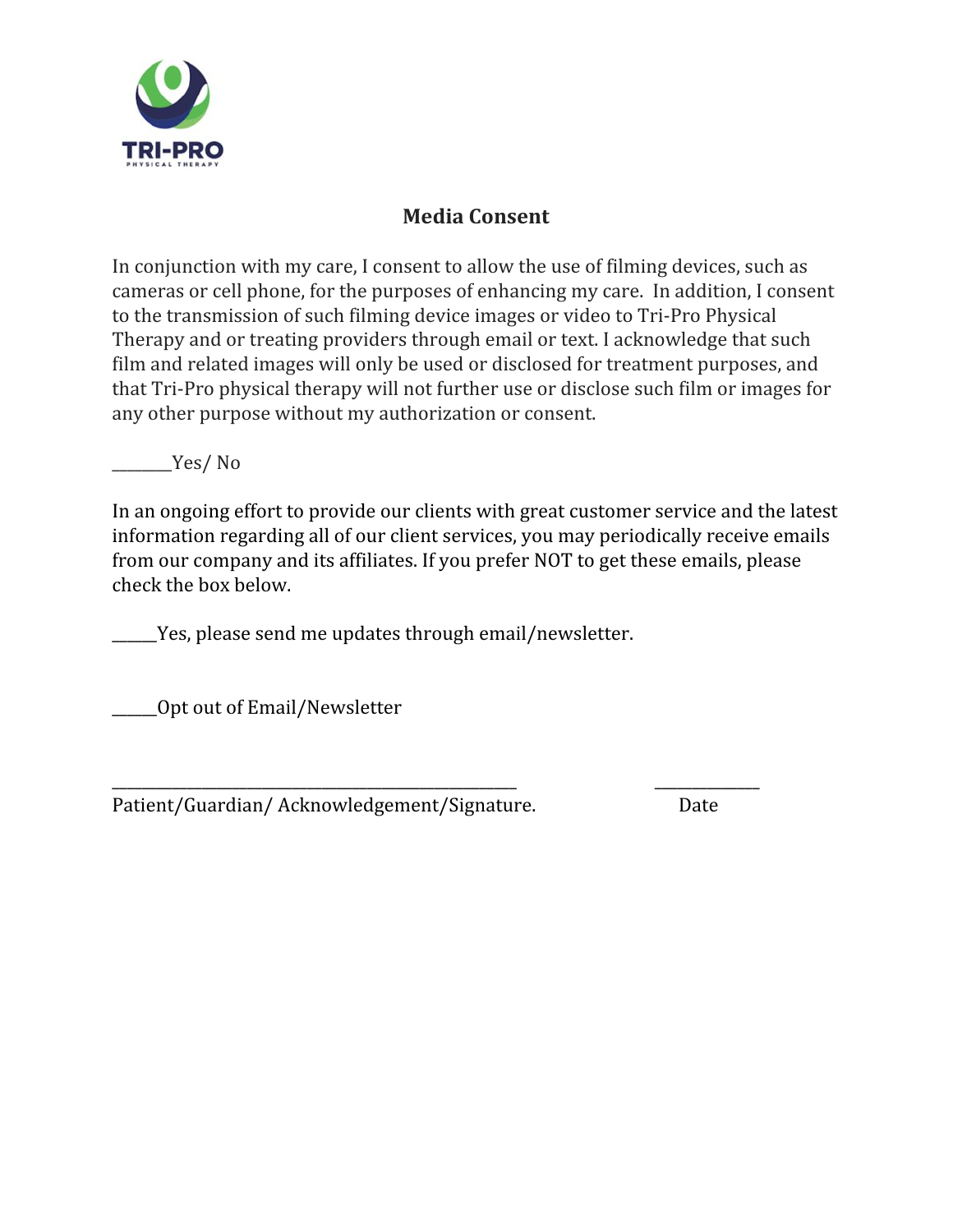

# **Parental/Guardian/Caregiver Consent Form**

I declare that I am the parent/legal guardian/caregiver of \_\_\_\_\_\_\_\_\_\_\_\_\_\_\_\_\_\_\_\_\_\_\_\_\_\_\_\_\_\_\_\_\_\_\_\_ (Patient Name) and I authorize Tri-Pro Physical therapy to render services to said patient named above. I understand that I am responsible for understanding and signing of all consents and company policies

| Parent/Guardian/Caregiver Name: __ |  |
|------------------------------------|--|
| Date of Birth                      |  |
| Y/N Address same as patient        |  |
| If No.                             |  |
|                                    |  |

Parent/Guardian/Caregiver Signature: \_\_\_\_\_\_\_\_\_\_\_\_\_\_\_\_\_\_\_\_\_\_\_\_\_\_\_\_\_\_\_\_\_\_\_\_\_

Relationship to patient: \_\_\_\_\_\_\_\_\_\_\_\_\_\_\_\_\_\_\_\_\_\_\_\_\_\_\_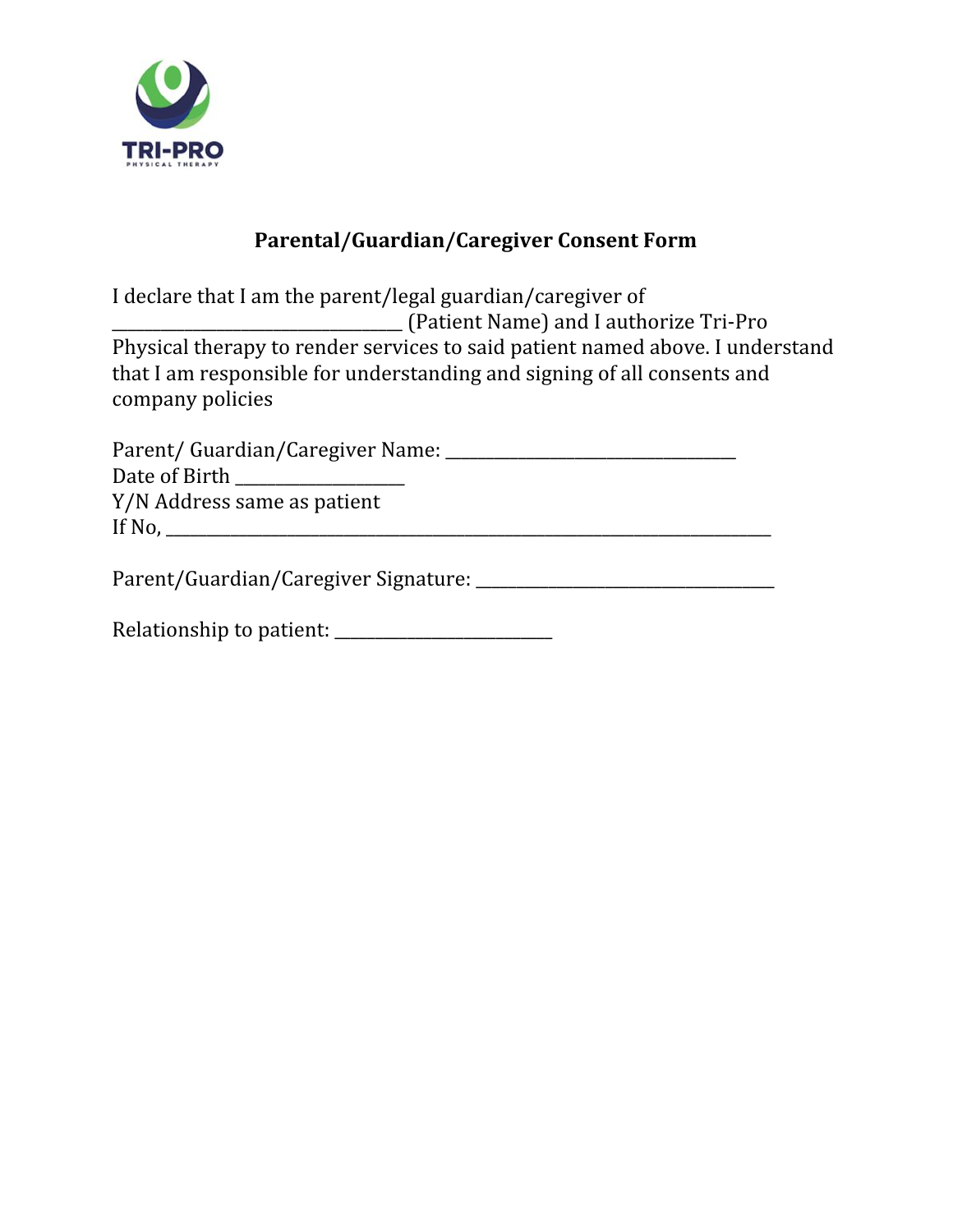

#### **Fall Risk Assessment**

### **Yes No** Have you fallen in the past year? If yes, how many times?\_\_\_\_\_\_\_ Have any falls resulted in an injury? Are you afraid of falling? Have you recently felt unsteady on your feet? Do you experience dizziness or vertigo? Do you have any vision problem not corrected by glasses? Do you use sedatives that affect your level of alertness during the day? Do you have memory or cognitive difficulties? Do you have any lower extremity difficulties affecting your walking?

**Please mark "yes" or "no"**

(Patient is considered a fall risk is fallen 2 or more times in a year, has fallen once resulting in an injury this past year, or has answered " yes" to 3 more of the above questions.)

\_\_\_\_\_\_\_\_\_\_\_\_\_\_\_\_\_\_\_\_\_\_\_\_\_\_\_\_\_\_\_\_\_\_\_\_\_\_\_\_\_\_\_\_\_\_\_\_\_\_\_\_\_\_ \_\_\_\_\_\_\_\_\_\_\_\_\_\_ Patient/Guardian Acknowledgement/Signature. Date

Medical history and medication reviewed with patient by:

Therapist (name and license number) \_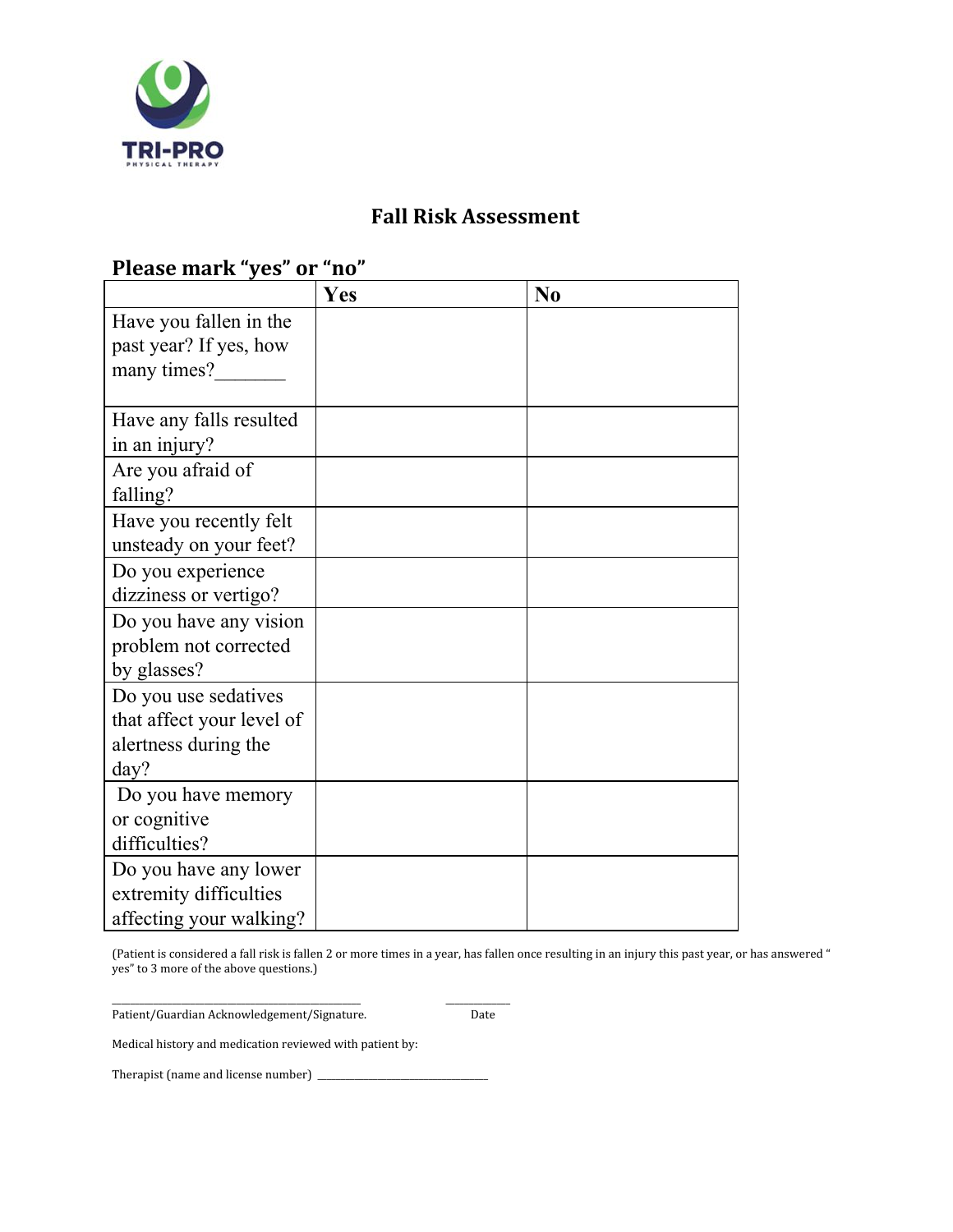

# **Past Medical History Form**

| Exercise Frequency: _______________________ Exercise Type(s): ____________      |      |                        |                                                          |                                                                               |
|---------------------------------------------------------------------------------|------|------------------------|----------------------------------------------------------|-------------------------------------------------------------------------------|
|                                                                                 |      |                        |                                                          | Do you smoke? ____________Have you ever smoked? ___________________How often? |
|                                                                                 |      |                        |                                                          |                                                                               |
|                                                                                 |      |                        |                                                          |                                                                               |
|                                                                                 |      |                        |                                                          |                                                                               |
|                                                                                 |      |                        |                                                          |                                                                               |
|                                                                                 |      |                        |                                                          |                                                                               |
|                                                                                 |      |                        |                                                          |                                                                               |
|                                                                                 |      |                        |                                                          |                                                                               |
|                                                                                 |      |                        |                                                          |                                                                               |
| Symptoms: ____________                                                          |      |                        |                                                          |                                                                               |
|                                                                                 |      |                        |                                                          |                                                                               |
| <b>Symptom-Aggravating Factors:</b>                                             |      |                        |                                                          |                                                                               |
|                                                                                 |      |                        |                                                          |                                                                               |
|                                                                                 |      |                        |                                                          |                                                                               |
|                                                                                 |      |                        |                                                          |                                                                               |
| <b>Current Duration of Pain:</b>                                                |      |                        | Intermittent $\Box$ Constant $\Box$ With Certain Motions |                                                                               |
| Current Level of Pain:                                                          | Mild | Moderate $\Box$ Severe |                                                          | Excruciating                                                                  |
| Is pain getting better or worse? ______________Have you had this injury before? |      |                        |                                                          |                                                                               |
| No known significant hx                                                         |      |                        | High/Low Blood Pressure                                  |                                                                               |
| <b>History of Cancer</b>                                                        |      |                        | Immunosuppression                                        |                                                                               |
| Alzheimer                                                                       |      | Multiple Sclerosis     |                                                          |                                                                               |
| Asthma                                                                          |      | Muscular dystrophy     |                                                          |                                                                               |
| <b>Blood Clots</b>                                                              |      | Obesity                |                                                          |                                                                               |
| Cardiovascular Disease                                                          |      | Osteoarthritis         |                                                          |                                                                               |
| Cauda Equina Syndrome                                                           |      |                        | <b>Rheumatoid Arthritis</b>                              |                                                                               |
| Cerebral Vascular Accident                                                      |      |                        | Traumatic Brain Injury                                   |                                                                               |
| Diabetes Type 1 or Type 2                                                       |      |                        |                                                          |                                                                               |
| Fibromyalgia                                                                    |      |                        |                                                          |                                                                               |
| Fracture or suspected fracture                                                  |      |                        |                                                          |                                                                               |
|                                                                                 |      |                        |                                                          |                                                                               |

Patient/Guardian/Acknowledgement/Signature. The match of Date

\_\_\_\_\_\_\_\_\_\_\_\_\_\_\_\_\_\_\_\_\_\_\_\_\_\_\_\_\_\_\_\_\_\_\_\_\_\_\_\_\_\_\_\_\_\_\_\_\_\_\_\_ \_\_\_\_\_\_\_\_\_\_\_\_\_\_